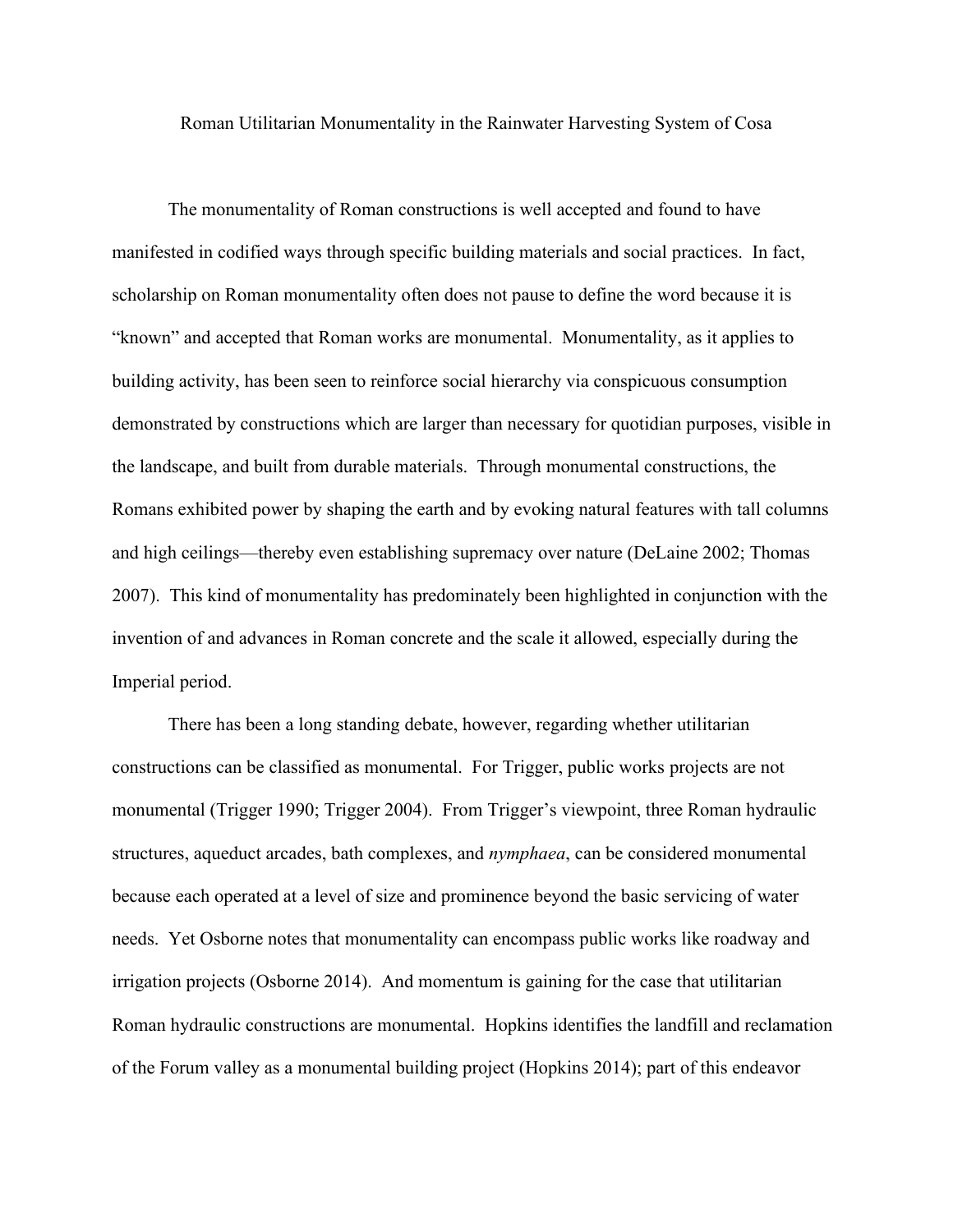involved the creation of the Cloaca Maxima, the name of which alone implies monumentality, but which later was reputedly large enough to accommodate small boats sailing through it (Pliny *NH* 36.24.104). Poehler makes a similar assertion about the drainage system of Pompeii which he argues was designed as monumental infrastructure that molded the subterranean urban landscape (Poehler 2012). Van Oyen demonstrates that at Roman *villae* aboveground cisterns, features usually classified as utilitarian, are monumental since they perform both conspicuous production and consumption functions, paralleling contemporary monumentality in other kinds of *villae* staple storage (Van Oyen 2015; Van Oyen 2020).

A good case study for further considering the monumentality of Roman utilitarian hydraulic structures such as cisterns is the site of Cosa. Due to a dearth of natural resources, at this Latin colony the water supply was provisioned entirely by harvesting rainwater. In addition to the familiar domestic cisterns of the ancient Mediterranean, therefore, Cosa had ten large reservoirs and cisterns built near or under non-domestic buildings to gather rain. All of these were stone-built, utilizing hydraulic cement but not concrete, between 273 and 140 BCE, placing them securely in the middle Roman Republic; these qualities situate these presumed utilitarian water storage structures even farther outside the traditional conception of Roman monumentality. The existence of these subterranean features is only marked by puteals for withdrawing water, but at Cosa several of these are inscribed, suggesting attention was being drawn to the importance of the features below. And though they are basic in their construction details, the non-domestic Cosan cisterns and reservoirs indelibly shaped the landscape and harnessed nature by collecting a volume of water that far exceeded what the population required. In all these ways, the ten largescale non-domestic reservoirs and cisterns of Cosa are as much monumental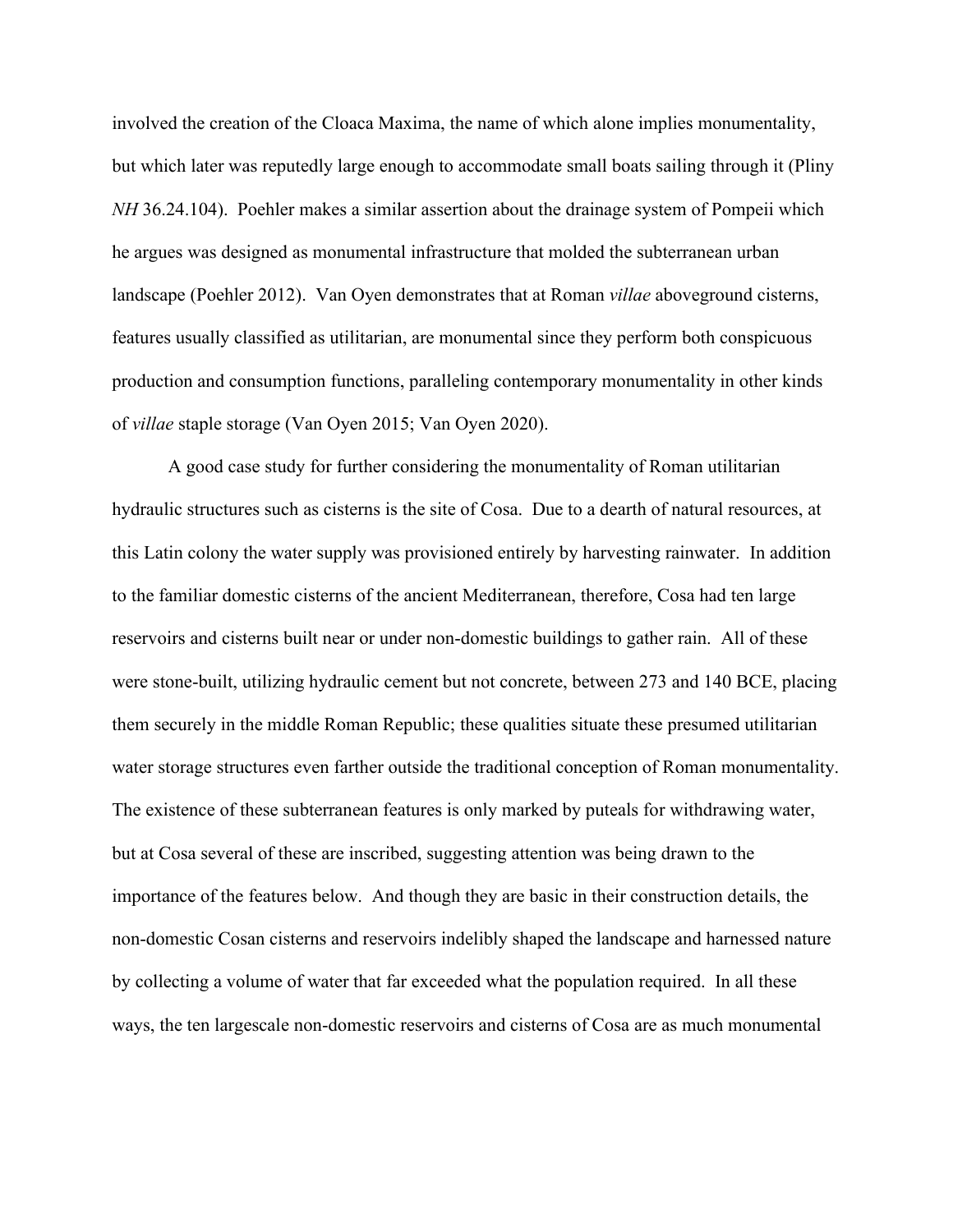water displays as aqueducts, baths, and *nymphaea* and Roman monumentality must be redefined to incorporate such utilitarian features.

## Bibliography

- DeLaine, J. 2002. "The Temple of Hadrian at Cyzicus and Roman Attitudes to Exceptional Construction." *Papers of the British School at Rome* 70: 205-230.
- Hopkins, J. N. 2014. "The Creation of the Forum and the Making of Monumental Rome." *Journal of Roman Archaeology* 97: 29-61.
- Osborne, J. F. 2014. "Monuments and Monumentality." In *Approaching Monumentality in Archaeology*, edited by J. F. Osborne, 1-22. Buffalo: State University of New York Press.
- Poehler, E. 2012. "The Drainage System at Pompeii: Mechanisms, Operation, and Design." *Journal of Roman Archaeology* 25: 95-120.
- Thomas, E. 2007. *Monumentality and the Roman Empire: Architecture in the Antonine Age*. Oxford: Oxford University Press.
- Trigger, B. G. 1990. "Monumental Architecture: A Thermodynamic Explanation of Symbolic Behavior." *World Archaeology* 22: 119-132.
- Trigger, B. G. 2004. "Settlement Patterns in the Postmodern World: A Study of Monumental Architecture in Early Civilizations." In *The Archaeologist: Detective and Thinker*, edited by L. Vihnyatsky, A. Kovalev, and O. Scheglova, 237-248. Saint Petersburg: Saint Petersburg University Press.
- Van Oyen, A. 2015. "The Moral Architecture of Villa Storage in Italy in the 1<sup>st</sup> c. B.C." *Journal of Roman Archaeology* 28: 97-123.